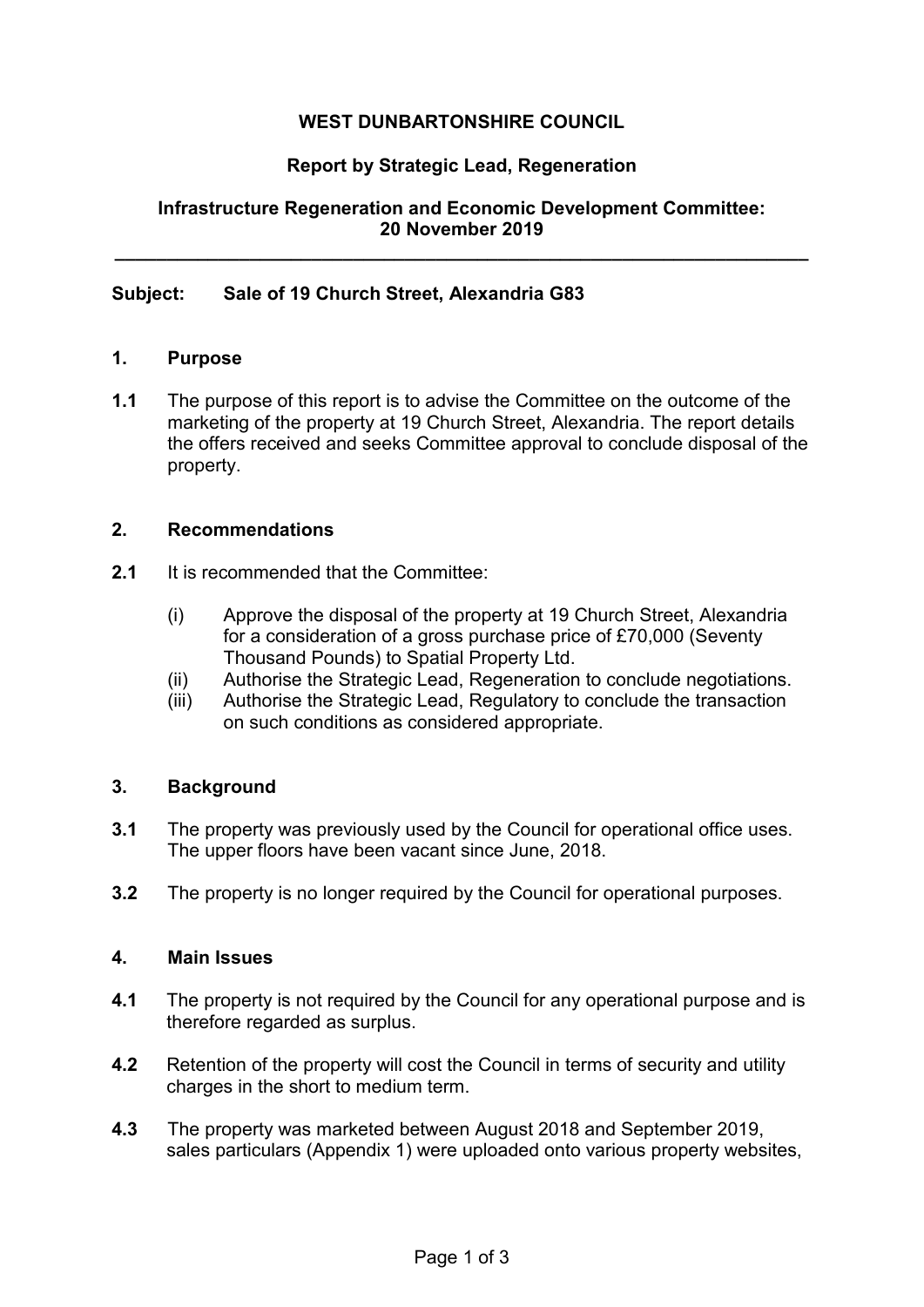including the Council's own website. An e-mailing campaign was undertaken to a comprehensive list of property agents, developers, solicitors and property companies. A "For Sale" signs were also erected at prominent positions on the front and side of the building. Finally, the availability of the property was circulated on social media.

- **4.6** A closing date was set for offers of 26 September 2019 at which one offer was received at the price of £70,000.
- **4.7** The sale will result in a capital receipt for the Council of £70,000
- **4.8** The offer is from Spatial Property Ltd and they have a small business centre in Renfrew (Anderson Business Centre) and their plan is to form a business hub containing a mix of offices of various sizes. They are hoping that a flexible approach may attract smaller local business, community type users, etc. to the space.

### **5. People Implications**

**5.1** There are no significant people implications other than the resources required by the Asset Management and Legal Services to conclude the proposed disposal.

### **6. Financial and Procurement Implications**

- **6.1** The financial implications are that the Council will receive a capital receipt of £70,000 and will save on ongoing utility charges of approximately £1,000 per annum and £20,000 per annum in rates.
- **6.3** There are no procurement implications arising from this report.

# **7. Risk Analysis**

- **7.1** The offer from Spatial Property Ltd is conditional upon them receiving a satisfactory survey report which will be obtained with 5 days of receipt of acceptance. A time limit of 4 months will be imposed for settlement of this transaction.
- **7.2** There is clearly a risk that the purchasers do not proceed with the acquisition due to factors which may arise out of their due diligence in which case we would require to re-market the property for sale.

### **8. Environmental Sustainability**

**8.1** The Strategic Environmental Assessment legislation will be considered and taken into account as part of the planning application assessment